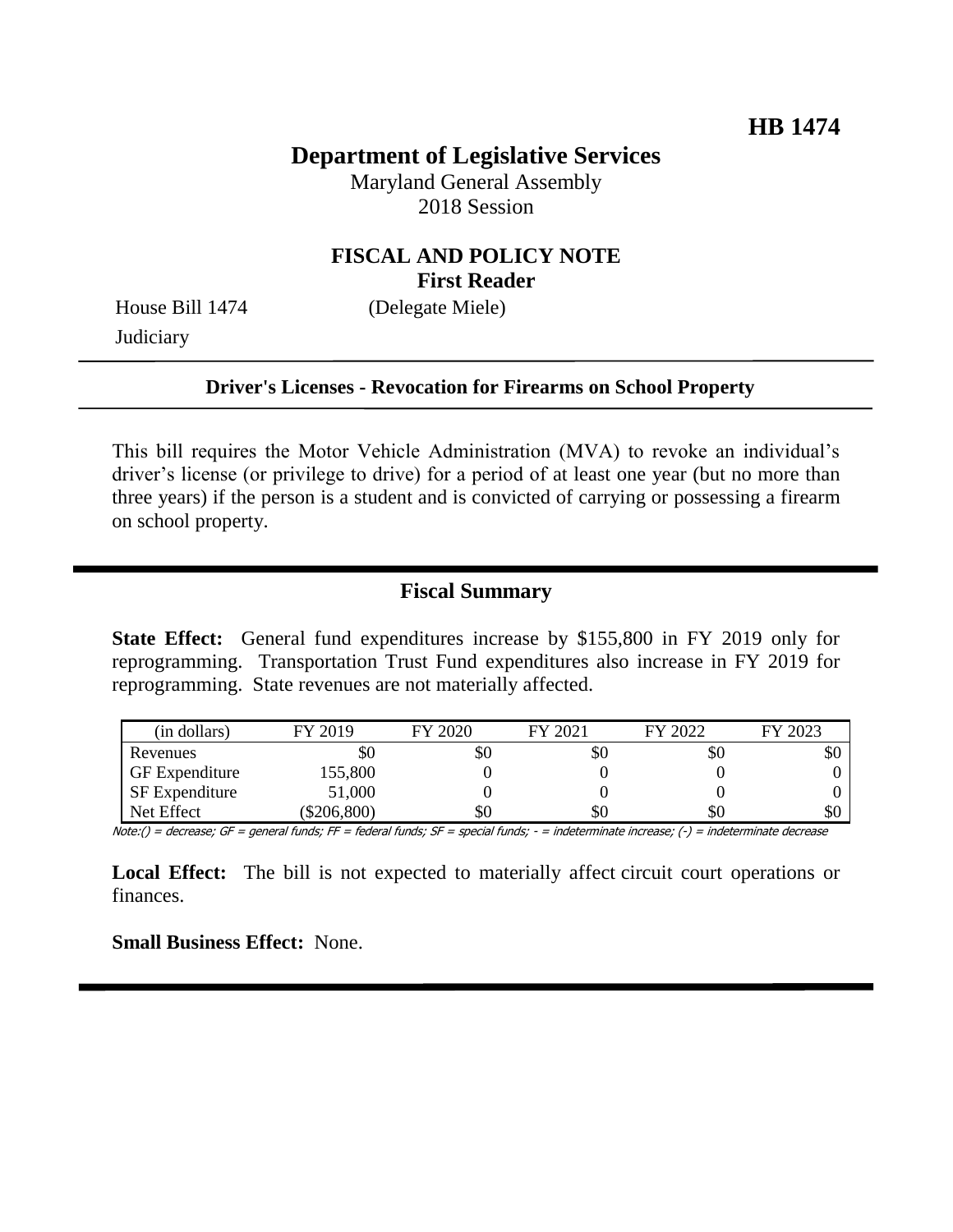## **Analysis**

**Bill Summary:** Upon conviction, the court must notify the person that the person's driver's license or privilege to drive will be revoked. The court must also inform MVA of the violation. Upon receipt of the notice, MVA must revoke the individual's driver's license or driving privilege. Except as specified, MVA must reinstate the license or privilege after the end of the revocation period upon application.

**Current Law/Background:** A person may not carry or possess a firearm, knife, or deadly weapon of any kind on public school property. A violator is guilty of a misdemeanor and subject to maximum penalties of imprisonment for three years and/or a fine of \$1,000. A person who is convicted of carrying or possessing a handgun in violation of this prohibition must be sentenced under the misdemeanor penalty provisions applicable to illegally wearing, carrying, or transporting a handgun.

This prohibition does not apply to:

- a law enforcement officer in the regular course of the officer's duty;
- an off-duty law enforcement officer or a person who has retired as a law enforcement officer in good standing from a law enforcement agency of the United States, the State, or a local unit in the State who is a parent, guardian, or visitor of a student attending a school located on the public school property, provided that (1) the officer or retired officer is displaying the officer's or retired officer's badge or credential; (2) the weapon carried or possessed by the officer or the retired officer is concealed; and (3) the officer or retired officer is authorized to carry a concealed handgun in the State;
- a person hired by a local board of education specifically for the purpose of guarding public school property;
- a person engaged in organized shooting activity for educational purposes; or
- a person who, with a written invitation from the school principal, displays or engages in a historical demonstration using a weapon or a replica of a weapon for educational purposes.

The Judiciary advises that, in fiscal 2017, there were two guilty dispositions related to carrying or possessing a firearm, knife, or deadly weapon on a school campus. It is unknown whether the individuals involved were students.

Generally, any individual whose license or privilege to drive has been revoked may apply for reinstatement as specified in the Transportation Article. For a first revocation, the individual may *file* a reinstatement *application* at any time after the day the revoked license